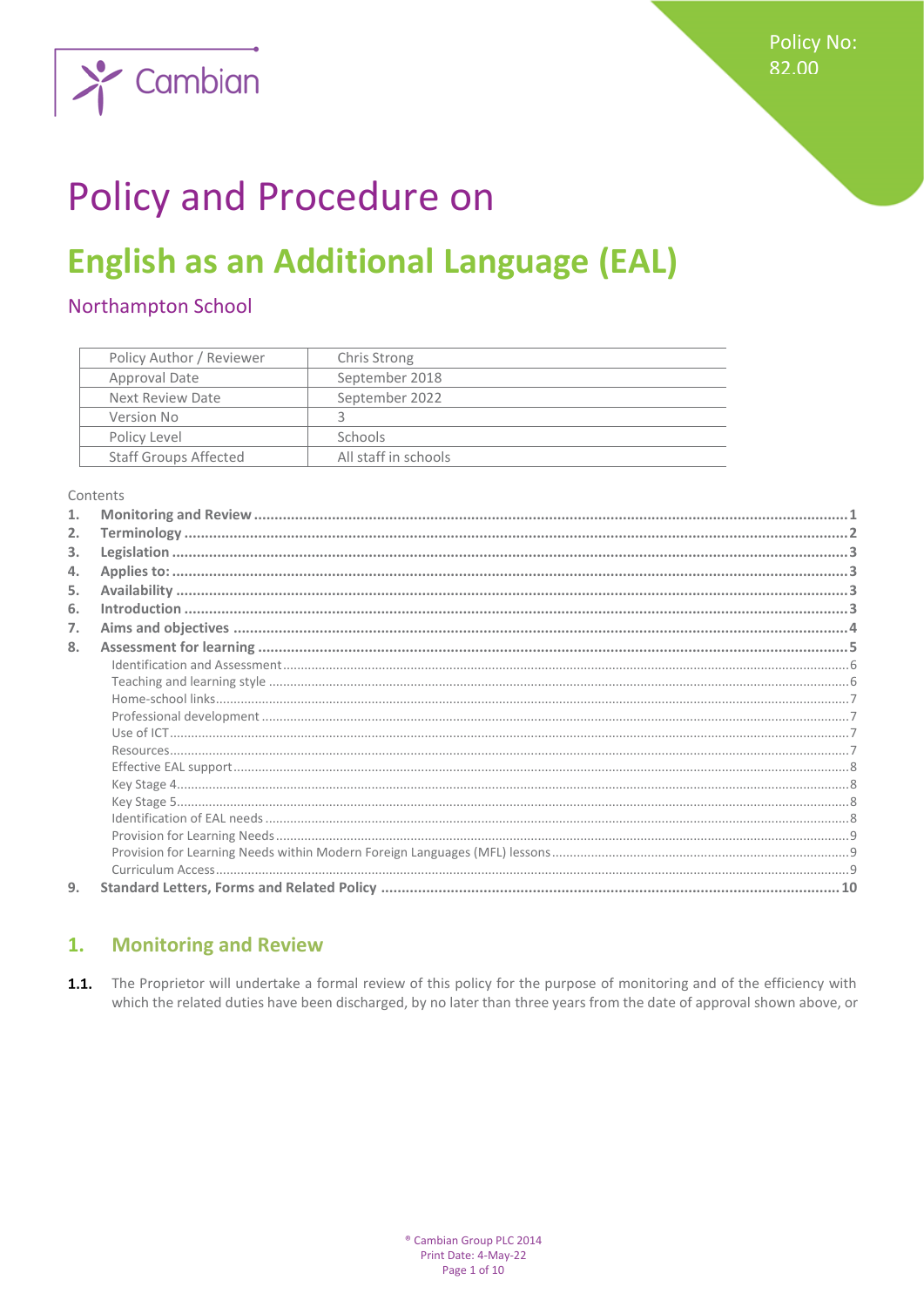

earlier if significant changes to the systems and arrangements take place, or if legislation, regulatory requirements or best practice guidelines so require.

The local content of this document will be subject to continuous monitoring, refinement and audit by the Head of  $1.2.$ Service.

Signed:

Superficient

Andrew Sutherland **Leanne Dodds Representative, Proprieter - Cambian Group Headteacher** August 2021 and the September 2021

## <span id="page-1-0"></span>**2. Terminology**

 $2.1.$ Our aim is to use consistent terminology throughout this policy and all supporting documentation as follows:

2022

Version: 2 and 2 **Proved by:** Cambian Group PLC 2014 **Approved by:** Chris Strong Policy Name: English as an Additional Language Date: September 2018

Print Date: 4-May-22 Page 2 of 10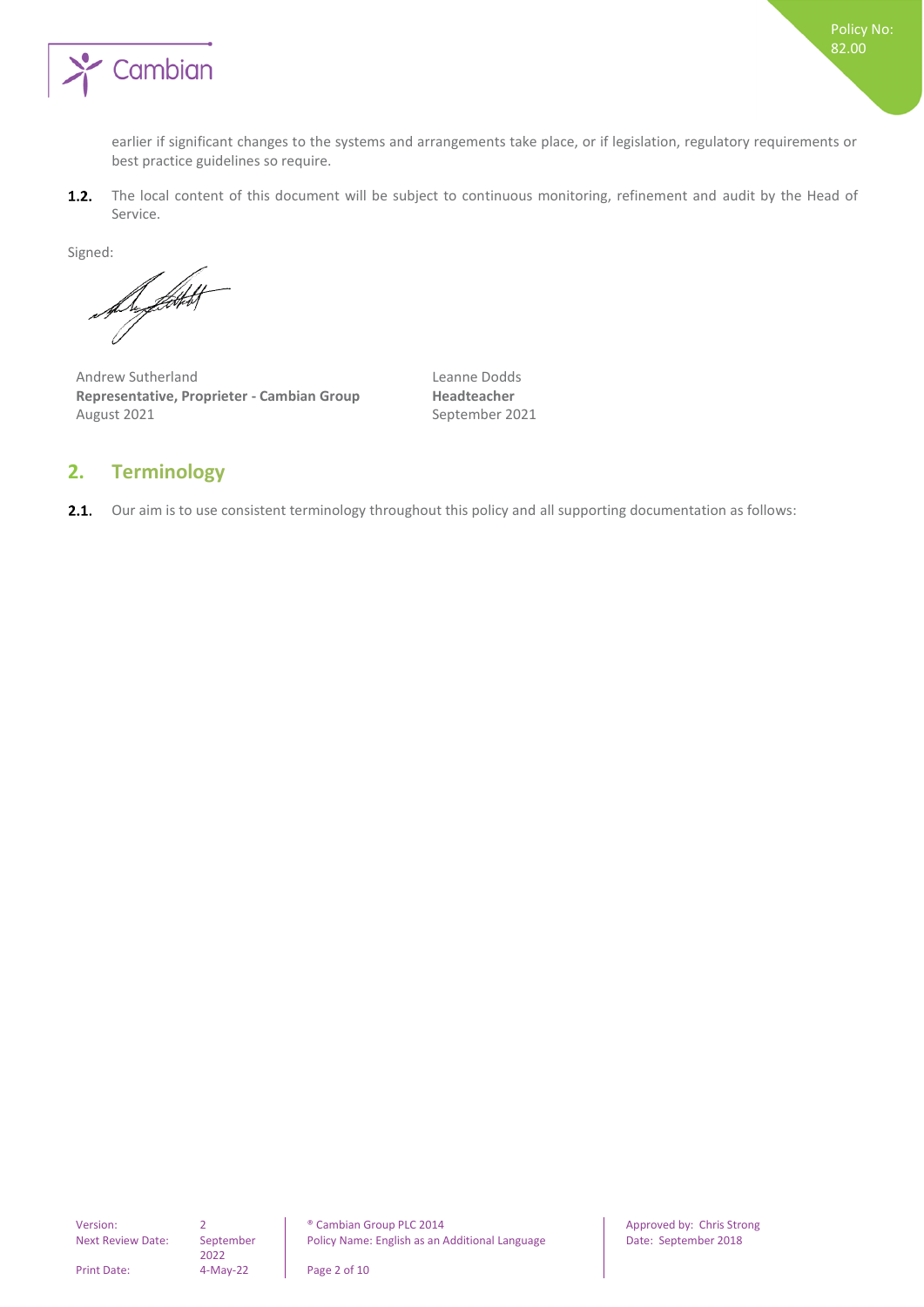

| 'Establishment' or 'Location | this is a generic term which means the Children's<br>Home/school/college. Northampton School is a secondary SEMH<br>School.                                                                                                                                       |
|------------------------------|-------------------------------------------------------------------------------------------------------------------------------------------------------------------------------------------------------------------------------------------------------------------|
| <b>Individual</b>            | means any child or young person under the age of 18 or young<br>adult between the ages of 18 and 25. At Northampton School we<br>have children attending between the ages of 11 to16 Years.                                                                       |
| <b>Service Head</b>          | This is the senior person with overall responsibility for the school.<br>At Northampton School this is the Headteacher who is Leanne<br>Dodds.* dual registered locations need to include Service Head<br>and Registered Manager if they are not the same person. |
| <b>Key Worker</b>            | Members of staff that have special responsibility for Individuals<br>residing at or attending the Establishment.                                                                                                                                                  |
| Parent, Carer, Guardian      | means parent or person with Parental Responsibility                                                                                                                                                                                                               |
| <b>Regulatory Authority</b>  | Regulatory Authority is the generic term used in this policy to<br>describe the independent regulatory body responsible for<br>inspecting and regulating services. At Northampton School this is<br>Ofsted.                                                       |
| <b>Social Worker</b>         | This means the worker allocated to the child/family. If there is no<br>allocated worker, the Duty Social Worker or Team Manager is<br>responsible.                                                                                                                |
| <b>Placing Authority</b>     | Placing Authority means the local authority/agency responsible<br>for placing the child or commissioning the service                                                                                                                                              |
| <b>Staff</b>                 | Means full or part-time employees of Cambian, agency workers,<br>bank workers, contract workers and volunteers.                                                                                                                                                   |
| <b>SEN</b>                   | means Special Education Needs and is usually shortened to SEN.                                                                                                                                                                                                    |

## <span id="page-2-0"></span>**3. Legislation**

Complies with Part 6, paragraph 24(3) (b) of The Education (Independent School Standards Compliance Record)  $3.1.$ (England) (Amendment) Regulations.

### <span id="page-2-1"></span>**4. Applies to:**

- the whole Location inclusive of activities outside of the normal hours;
- <span id="page-2-2"></span>• all staff (teaching and support staff), the proprietor and volunteers working in the Location.

## **5. Availability**

 $5.1.$ This policy is made available to parents/guardians, carers, staff and Individuals from the school office or the School website.

## <span id="page-2-3"></span>**6. Introduction**

Next Review Date:

2022

Policy No: 82.00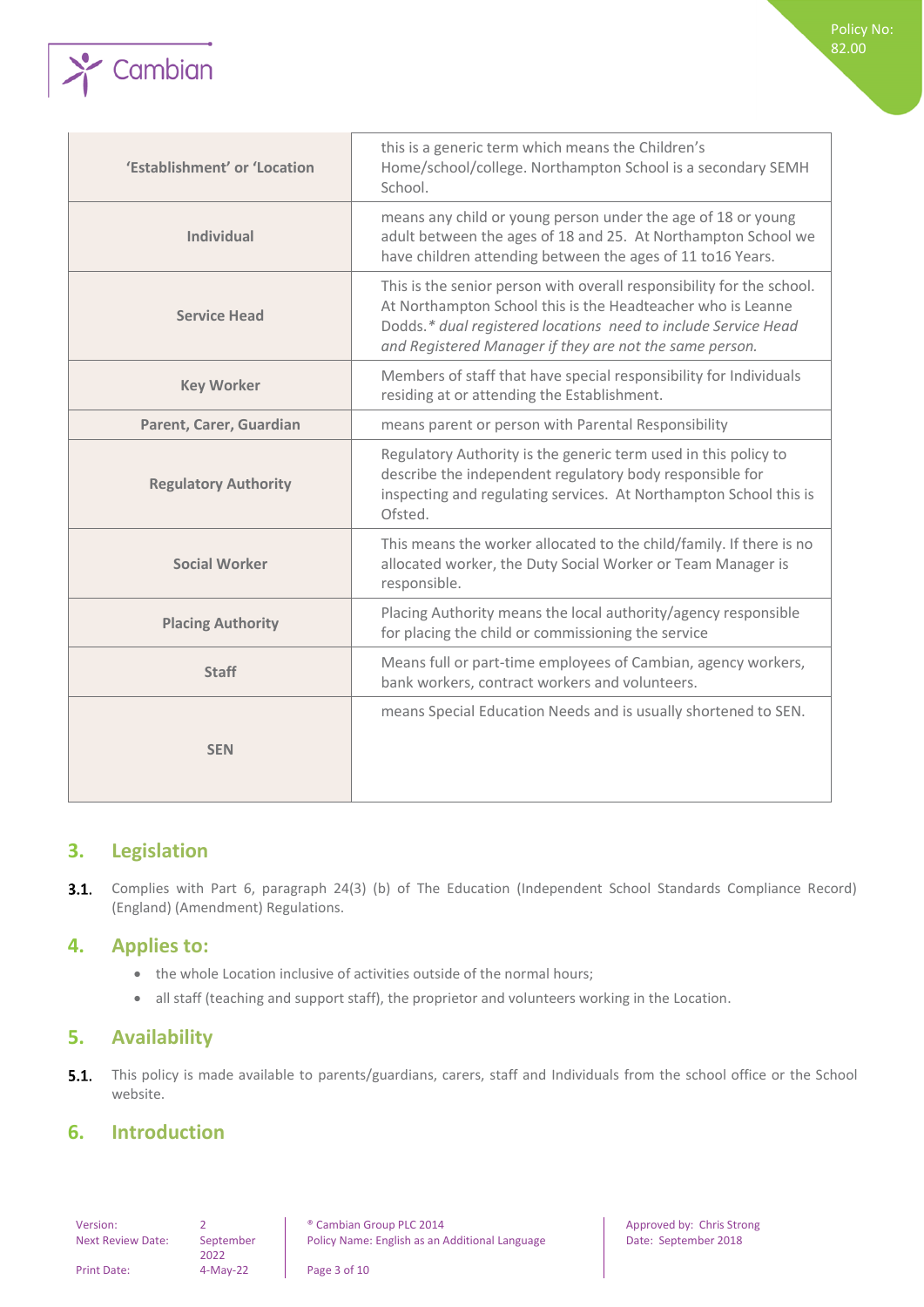

- $6.1.$ In common with the rest of the curriculum, where a child is learning English as an additional language, this is individually planned for, taking into account the particular needs of the child and working with the family to plan how best to facilitate the child's integration into an English speaking setting. If for example, a child at our Location was most comfortable with say another language our strategy in understanding how best to enable the child to use English would include observing the child communicating in their mother tongue. As a result of this, key English words would be sent to the guardians, and we would request from them a list of the key words in their mother tongue. This would enable the teachers to be familiar with what the child might be trying to say. It would also assist in preventing the child becoming disheartened having managed to form a word, this being a significant achievement, in the mother tongue and then enable the teachers to encourage the child to transfer the word into English. Our experience is that this individually tailored approach has shown to be highly successful. We offer guardians the option to receive any policies, procedures, newsletters etc. That they would receive in English, translated into other languages.
- $6.2.$ The teaching and learning, achievements, attitudes and well-being of all our Individuals are important. We encourage all our Individuals to achieve the highest possible standards. We do this through taking account of each Individual's life experiences and needs.

## <span id="page-3-0"></span>7. Aims and objectives

• The National Curriculum secures entitlement for all Individuals to a number of areas of learning and gives them the opportunity to develop the knowledge, understanding, skills and attitudes that are necessary for their self-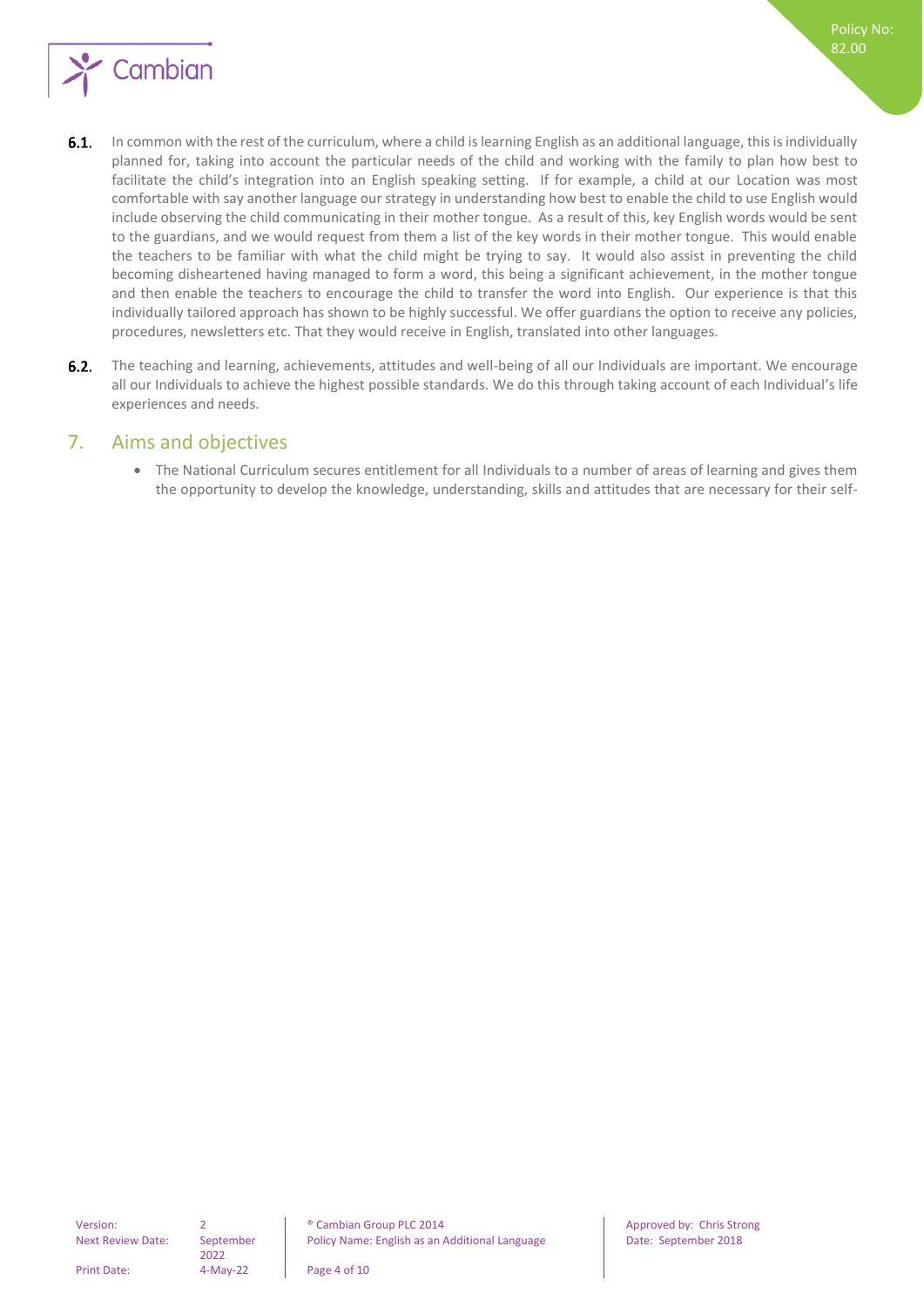

fulfilment and development as responsible citizens. We promote the principles of fairness and justice for all through the education that we provide in our school.

- The aim of this policy is to help ensure that we meet the full range of needs of those Individuals who are learning English as an additional language. This is in line with the requirements of current legislation
- $7.1.$ We aim to raise the attainment of minority ethnic pupils by:
	- assessing pupils' English ability and giving pupils with EAL access to the curriculum as quickly as possible;
	- providing pupils with EAL opportunities to hear and read good models of English and extend their knowledge and use of English;
	- providing additional in-class and withdrawal support to these pupils;
	- developing an understanding of and valuing pupils' home languages;
	- using visual and auditory resources;
	- assessing pupils with EAL to establish their needs and progress;
	- liaising with Special Educational Needs (SEN) colleagues in identifying pupils who may additionally have SEN.
- **7.2.** The aims of our (EAL) provision are that all students whose first language is not English:
	- become autonomous in all aspects of the English Language;
	- are supported so that they gain full access to the full school curriculum that is offered;
	- become aware of and can appropriately respond to differences and similarities between their cultures and others;
	- progress in their abilities within each aspect of the English Language including speaking, listening writing and reading;
	- are supported in their preparations for their next step in their academic careers.

## <span id="page-4-0"></span>8. Assessment for learning

- $8.1.$ We use QCA English scales to measure English language competence for EAL Individuals linked to the National Curriculum. These have only recently been published. We carry out ongoing recording of attainment and progress in line with agreed school procedures.
- $8.2.$ The statutory assessment arrangements of the National Curriculum allow us to make special arrangements for Individuals who are learning English as an additional language.
- $8.3.$ In the mathematics tasks and tests at Key Stage 1 we help Individuals by translating English words or phrases that appear in the assessment materials, or non-English words or phrases that the Individuals use in their responses.
- $8.4.$ For the science and written mathematics test at Key Stage 2, we provide verbal or written translations of words or phrases in the test papers which we think are likely to prove difficult for Individuals for whom English is an additional

2022

Version: 2 2 | © Cambian Group PLC 2014 | Approved by: Chris Strong Policy Name: English as an Additional Language | Date: September 2018

Print Date: 4-May-22 Page 5 of 10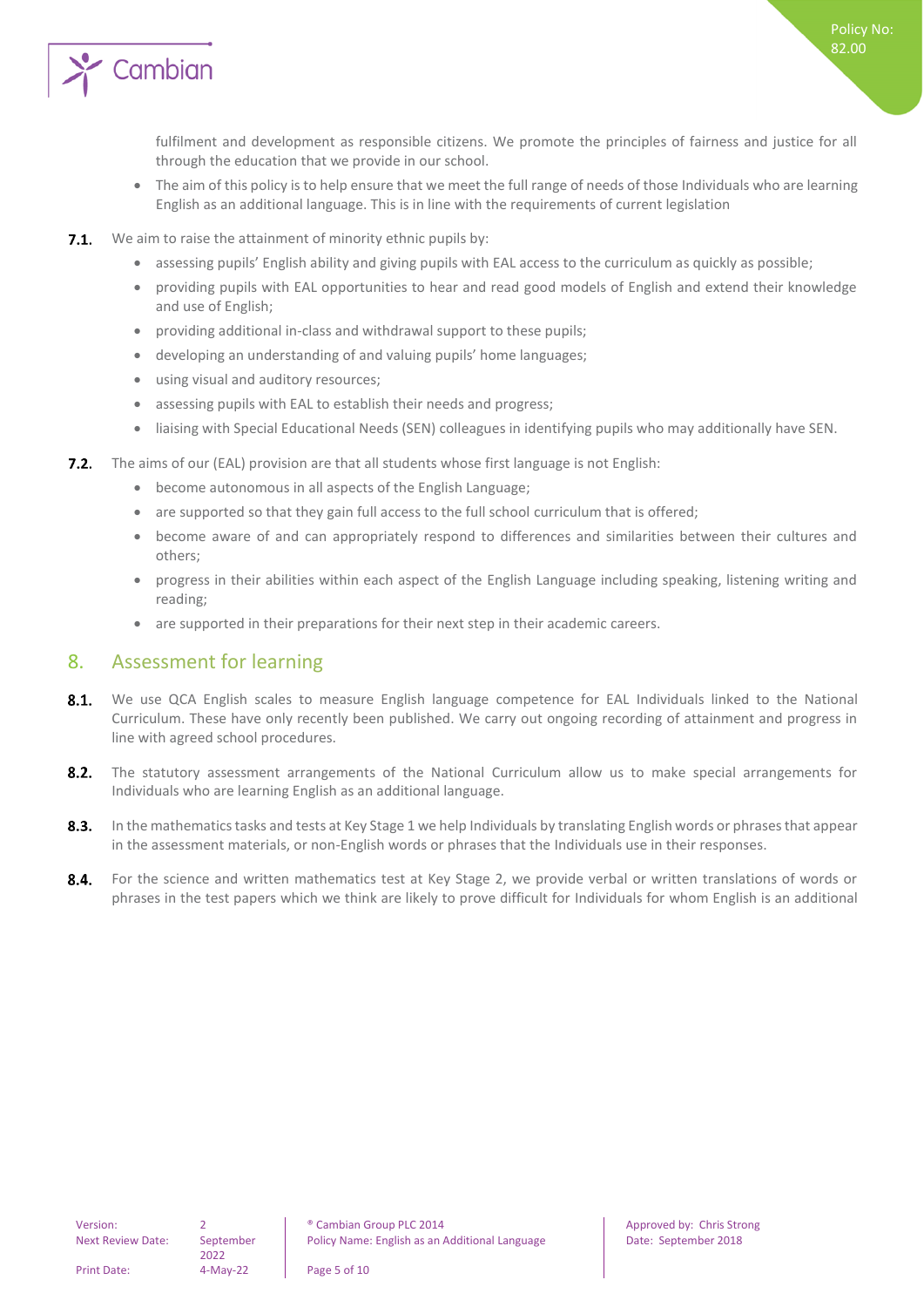

language. For the mental arithmetic test at Key Stage 2 we provide a verbal translation of the test to Individuals who have limited English.

- $8.5.$ The language support teacher offers support to Individuals during the Key Stage 1 and Key Stage 2 assessment period.
- $8.6.$ Students who have been resident in Britain for less than two years at the time of sitting formal public examinations (e.g. GCSE, A-level) may qualify for extra time. The SENCo will submit the necessary documentation to the relevant examining bodies in this instance.

#### <span id="page-5-0"></span>**Identification and Assessment**

- $8.7.$ Guardians are asked to inform school of any language needs their child may have on entry to school. In addition to this, their class teachers liaising with colleagues and working alongside pupils should be able to identify and assess pupils with EAL in order to target them for support. This can be done using a variety of data, including:
	- NFER English and Maths tests
	- PIPs and Aspects
	- Foundation stage profile
	- CATs
	- Teacher assessment
	- Reading tests/sweeps
	- Spelling tests
	- Individual pupil targets
	- ICT based tracking systems
	- Consultation with guardians
	- Attendance and behaviour monitoring
	- Accurate ethnic data
- $8.8.$ Once the pupils have been identified and assessed, the class teacher needs to work with colleagues to develop Individual Language Plans with SMART targets (ILP's). All should be aware that EAL pupils will frequently understand what is being said, well before they have confidence enough to speak themselves.

#### <span id="page-5-1"></span>**Teaching and learning style**

- $8.9.$ Teachers take action to help Individuals who are learning English as an additional language by various means:
	- developing their spoken and written English by:
		- o ensuring that vocabulary work covers the technical as well as the everyday meaning of key words, metaphors and idioms;
		- o providing in class support for individuals and small groups;
		- o developing appropriate resources;
		- o explaining how speaking and writing in English are structured for different purposes across a range of subjects;
		- $\circ$  providing a range of reading materials that highlight the different ways in which English is used;
		- $\circ$  encouraging Individuals to transfer their knowledge, skills and understanding of one language to another;
		- o providing support within small-group intervention strategy programmes also involving non–EAL pupils;
		- o providing advice and training for staff members;
		- o building on Individual's experiences of language at home and in the wider community, so that their developing uses of English and other languages support one another;
	- ensuring access to the curriculum and to assessment by:
		- o using accessible texts and materials that suit Individual's ages and levels of learning;

| Version:                 |                   | <sup>®</sup> Cambian Group PLC 2014            |
|--------------------------|-------------------|------------------------------------------------|
| <b>Next Review Date:</b> | September<br>2022 | Policy Name: English as an Additional Language |
| Print Date:              | $4-Mav-22$        | Page 6 of 10                                   |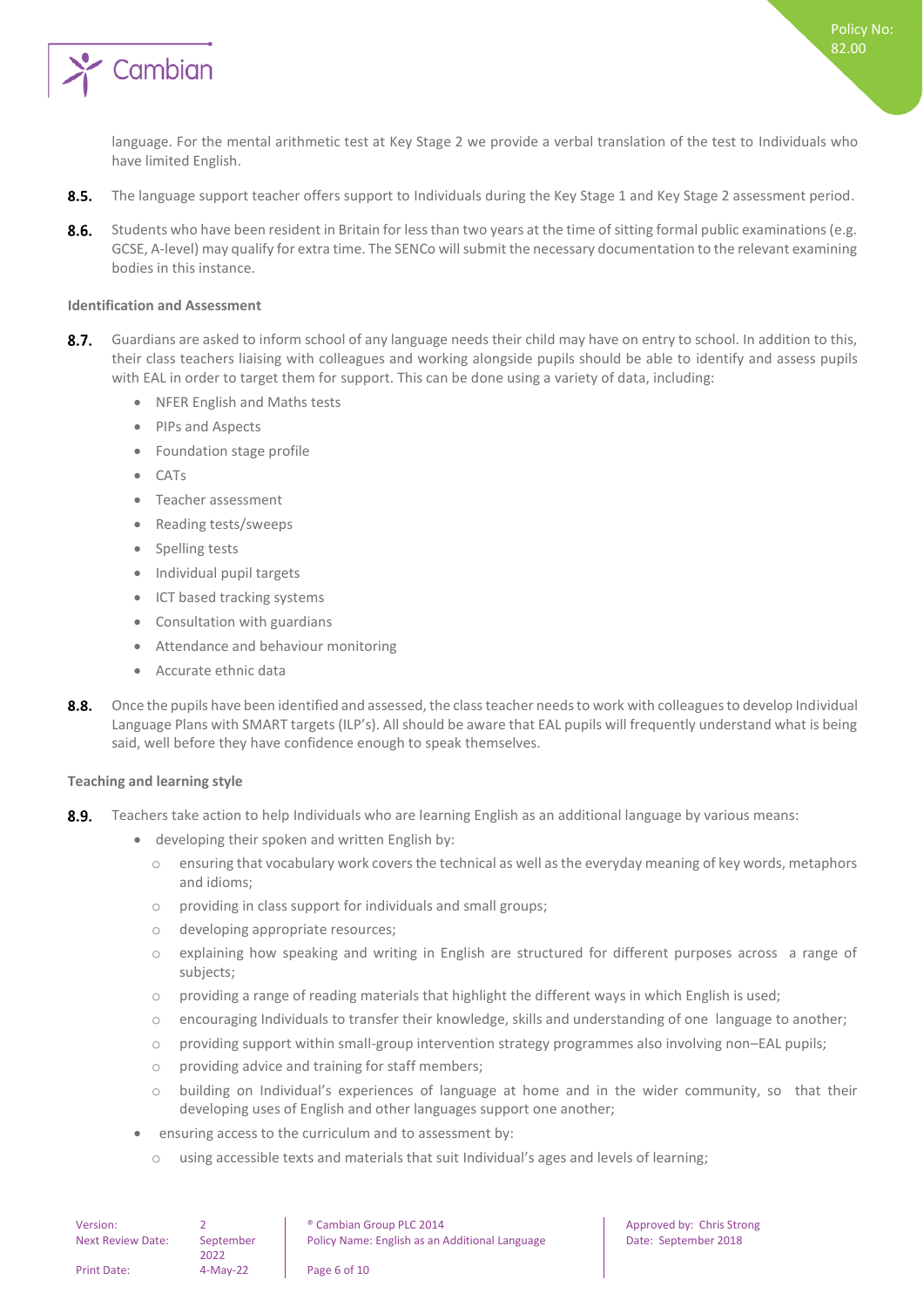

- o providing support through ICT, video or audio materials, dictionaries and translators, readers and amanuenses;
- o using the home or first language where appropriate.

#### <span id="page-6-0"></span>**Home-school links**

- 8.10. These are in place to:
	- Welcome guardians into school
	- Communicate with and involve guardians in their Individual's learning
	- Promote a multi-cultural understanding in school
- 8.11. The school is aware of obstacles to communication that may arise for some pupils and families with EAL and knows where to seek advice and support to overcome these.

#### <span id="page-6-1"></span>**Professional development**

8.12. All staff are provided with opportunities for training on EAL, through the SENCo, whose responsibility it is to provide this training on a regular basis, for all staff to extend their knowledge and understanding and enhance their skills. This contributes to the development of good practice and the raising of achievement within the school.

#### <span id="page-6-2"></span>**Use of ICT**

8.13. ICT is a central resource for learning in all areas at insert name of school and is used when relevant for meeting the needs of EAL pupils.

#### <span id="page-6-3"></span>**Resources**

8.14. Staff working with EAL pupils can receive training in how to use existing resources to support language development, as part of their professional development. The school seeks to purchase resources which reflect different ethnicities in their language, visual images and content. Money is allocated each year to purchase further resources to support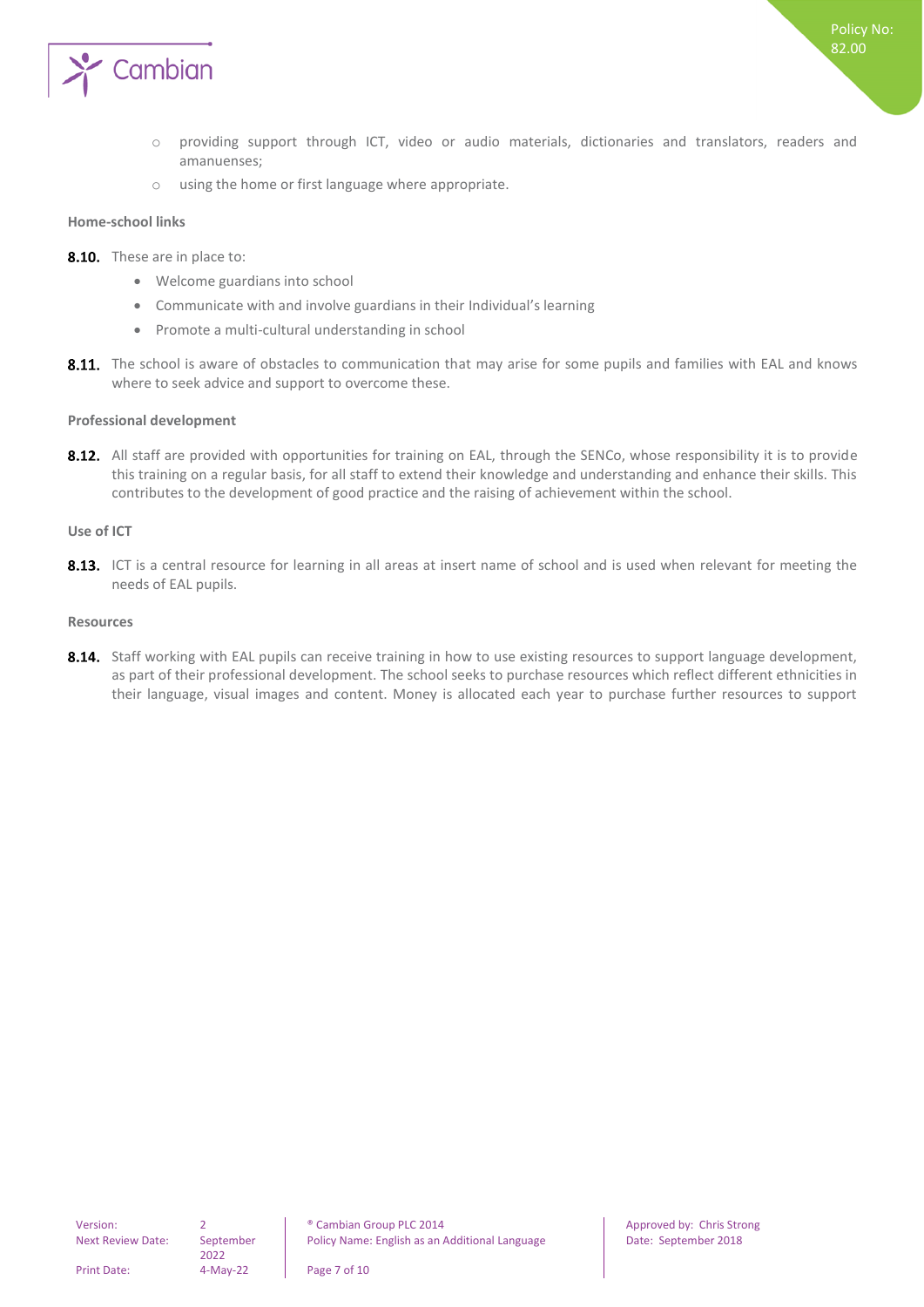

Learning Development including EAL. If teachers do not share the student's language they can use resources to demonstrate the value of the student's language through:

- dual language texts;
- multi lingual labels around the classroom / school and
- stories from their own and other cultures.

#### <span id="page-7-0"></span>**Effective EAL support**

8.15. This will be evidenced by:

- High standards of EAL training and curriculum content for EAL pupils
- Good leadership and management of EAL
- Pupils with EAL are sufficiently challenged and supported so they can reach their potential
- Support takes account of pupils at the early stage of language learning
- Use of our 'guardian angel' system. New EAL learners can be paired with both a helper who speaks their mother tongue, wherever possible (to help them feel comfortable) and a classmate (to help them integrate into the school)
- Support takes account of pupils at later stages of language learning by supporting them in their development of literacy across the curriculum and higher order language skills, e.g. pre-teach specific vocabulary, for example for science, to prepare them in advance of the lesson
- The offered curriculum is relevant and sensitive
- The SMT is involved in the monitoring, deployment and quality of provision for the support of minority ethnic pupils
- Links with guardians are good
- The area is a strength in the school
- <span id="page-7-1"></span>8.16. The additional support beyond the classroom available through the SEND department will take following form:

#### **Key Stage 4**

8.17. Students with an appropriate level of English will continue in mainstream English lessons leading to GCSE English and English literature. Those who would find the GCSE curriculum too difficult or inappropriate will receive timetabled EAL lessons in preparation for the First Certificate in English or the Cambridge Preliminary English Test.

#### <span id="page-7-2"></span>**Key Stage 5**

8.18. Sixth formers are recommended two lessons of EAL a week during their study periods. Students are working towards the IELTS examination which is required by many universities in the UK and abroad. Arrangements will be made for them to take their IELTS at a local school centre.

#### <span id="page-7-3"></span>**Identification of EAL needs**

- 8.19. EAL needs are identified through a range of methods, including:
	- On entry, when EAL is identified and recorded as part of the entrance process, and interviews/meetings with the child and guardians take place.
	- By teaching staff recognition of the particular needs of a child, which should be fed back to the SENCo.
	- Through individual meetings with the SENCo, and with the Head of the MFL faculty where appropriate (e.g. where the language spoken is one that is taught within school, and/or where facilitation of the child's development of language can clearly be assisted through the MFL department's provision).
	- Through discussion with external professionals e.g. tutors, previous teachers, etc.
	- Through parental information.

| Version:           |                   | <sup>®</sup> Cambian Group PLC 2014           |
|--------------------|-------------------|-----------------------------------------------|
| Next Review Date:  | September<br>2022 | Policy Name: English as an Additional Languag |
| <b>Print Date:</b> | 4-May-22          | Page 8 of 10                                  |

Approved by: Chris Strong Policy Name: September 2018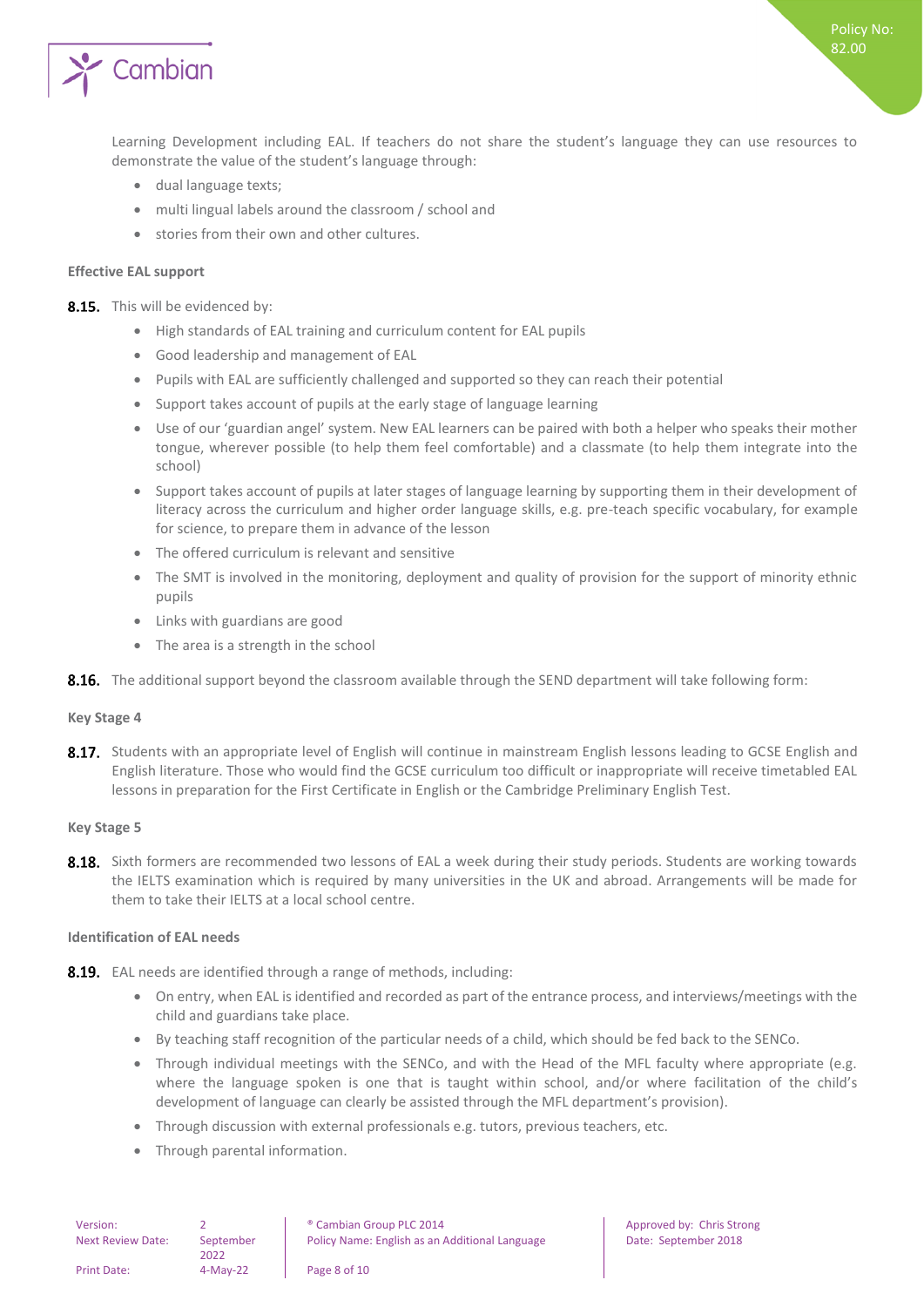

8.20. Guardians are asked to inform school of any language needs their child may have on entry to school. In addition to this, their class teachers liaising with colleagues and working alongside their students should be able to identify and assess students with EAL in order to target them for support. Once the students have been identified and assessed, the SENCo will provide key details of the students' requirements, and advice as to appropriate strategies, through the EAL register. All should be aware that EAL students will frequently understand what is being said, well before they have confidence enough to speak themselves.

#### <span id="page-8-0"></span>**Provision for Learning Needs**

8.21. Students with EAL will be differentiated for in accordance with our Differentiation and SEND policies. This may involve the use of all main forms of differentiation (resource, outcome, choice, support, task). As with all students this differentiation will be personalised by subject teachers to take into account the stage of learning attained by the student, and the methods in which they work best. Teachers will be advised and supported by the SENCo as to suitable methods for each child.

#### <span id="page-8-1"></span>**Provision for Learning Needs within Modern Foreign Languages (MFL) lessons**

- 8.22. We have students who have English as their native language and who use another language. We will also have students whose native tongue is not English but they use it as their language of instruction. We will refer to both categories of students as Bilingual Learners as they live in two or more languages. Bilingual students are those who have 'access to more than one language in normal and natural ways in their daily lives.'
- 8.23. Within language lessons we will aim for Additive Bilingualism rather than Transitional Bilingualism which can restrict student leaning. We will aim that through their lessons in French and Spanish, knowledge of other languages extends their constantly expanding language repertoire promoting their use of English and mother tongue. Languages are not separate and isolated units and bilingual learners show a greater level of metalinguistic awareness as well as greater cognitive capacity for language as a system. Bilingual students often demonstrate higher levels of self-confidence as they function in different cultures and social groups.
- 8.24. If a student is bilingual in French or Spanish, they will be given access to an EPP booklet for regular extension within the classroom. Additional EAL resources tailored to their precise abilities and needs will also be made regularly available. The opportunity to sit qualification examinations (e.g. GCSE, A-level) in their native tongue will be arranged wherever possible, and the Head of MFL can provide advice and guidance on obtaining tuition in languages outside school. Furthermore, the Head of MFL will endeavour to allocate time, where possible, to one on one or small group sessions with bilingual students with Native Language Assistants alongside the option of an after school club delivered by the assistants aimed specifically for bilingual speakers of the appropriate language.
- 8.25. Language learning for our bilingual learners is encouraged through:
	- contextual support through practical experiences;
	- appropriate modelling of language;
	- opportunities to communicate confidently in the new language;
	- motivation through meaningful activities;
	- self-confidence through praise and
	- stimulating and enjoyable learning situations and
	- Time spent with Native Language Assistants in one on one or small group sessions.

#### <span id="page-8-2"></span>**Curriculum Access**

8.26. Teaching and learning, achievements, attitudes and well-being of all our Individuals are important. Some of our Individuals may have particular learning and assessment requirements, which are linked to their progress in learning English as an additional language. Individuals who are learning English as an additional language have skills and

2022

Print Date: 4-May-22 Page 9 of 10